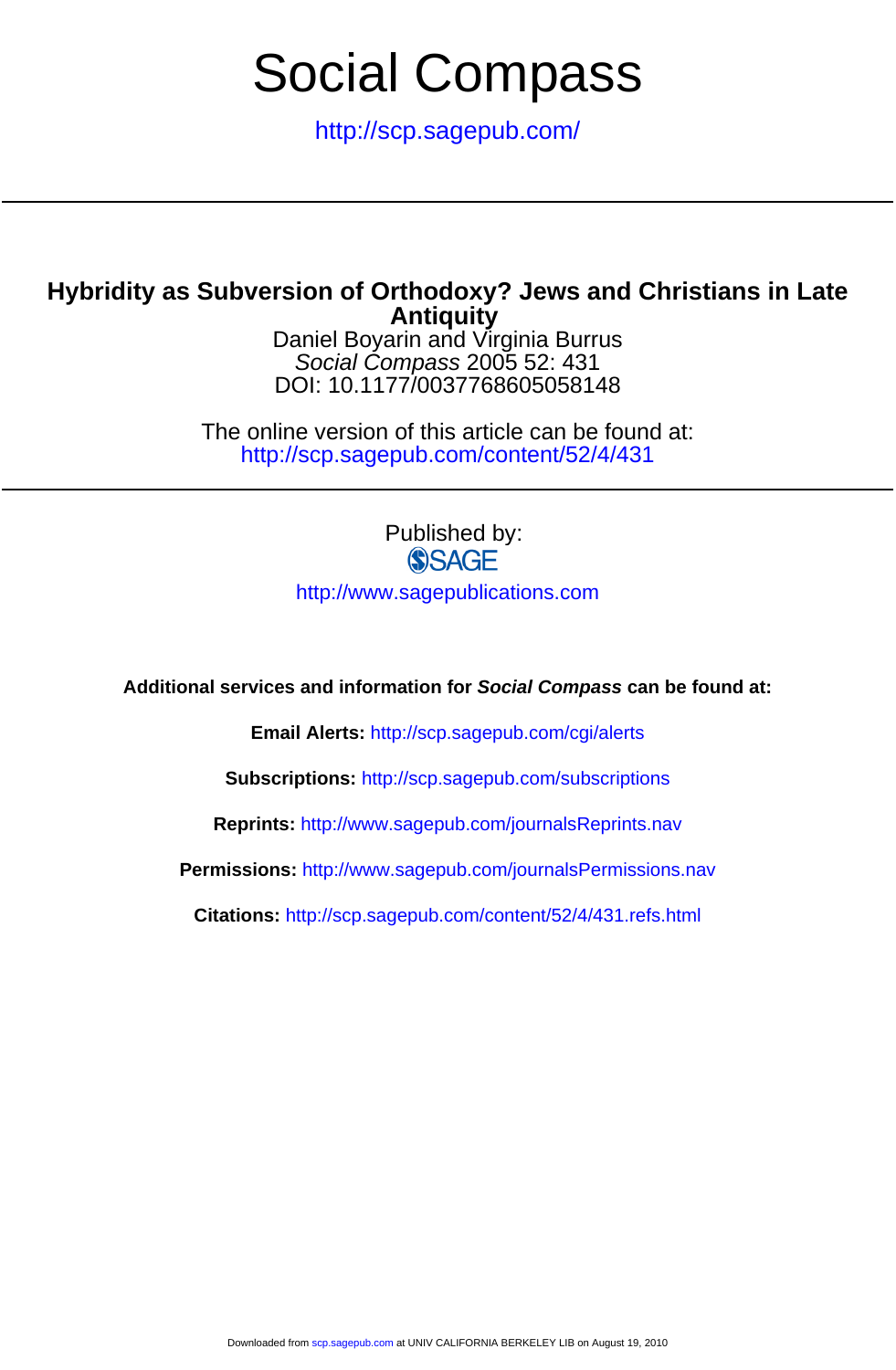## Daniel BOYARIN and Virginia BURRUS Hybridity as Subversion of Orthodoxy? Jews and Christians in Late Antiquity

Hybridity inflects Jewish and Christian identity in precisely the places where ''purity'' is most forcefully inscribed. In the formative texts of both traditions, heresy is pushed ''outside'' via its syncretistic representation, even as the other religion is brought ''inside'' through its close identification with heresy. Athanasius of Alexandria's 4th-century construction of doctrinal orthodoxy in opposition to the ''Judaizing'' heresy of Arius here serves as a case study of the imperializing hybrid identity inscribed by Christian heresiology. Talmudic tales of contested martyrdom in turn offer examples of the Jewish representation of heresy as a problem of ''Christianizing'' practice that produces the Rabbi as a resistant hybrid subject. Bringing the discursive analysis of ancient texts into dialogue with present contexts, the authors acknowledge both the promise of a ''Third Space'' of hybridity opening onto inter-religious negotiation and the menace potentially conveyed by such hyphenated identities as the ''Judeo-Christian''.

**Key words:** heresiology  $\cdot$  hybridity  $\cdot$  patristics  $\cdot$  postcolonial  $\cdot$  rabbinics  $\cdot$ syncretism

L'hybridité affecte les identités juive et chrétienne précisément là où la notion de "pureté" s'affirme avec le plus de force. Dans les textes de références des deux traditions, l'hérésie est "évacuée" au moyen de sa représentation syncrétique, même si l'autre religion est "incluse" par son identification avec l'hérésie. Au 4ème siècle, Athanase d'Alexandrie développa une doctrine orthodoxe face à l'hérésie "judaïsante" d'Arius. Cette dernière sert ici d'étude de cas de l'identité hybride à caractère impérialiste inscrite dans l'hérésiologie chrétienne. Les récits talmudiques de martyres contestés offrent pour leur part des exemples de la représentation juive de l'hérésie comme étant un problème de pratiques "christianisantes" faisant du rabbin un sujet à l'hybridité résistante. Les auteurs proposent une analyse discursive des textes anciens à la lumière des contextes actuels et constatent ainsi la possibilité d'un "troisième espace" de l'hybridité ouvert à une négociation inter-religieuse et, en même temps, la menace potentielle que ces identités—qui ont des liens historiques entre elles—soient qualifiées de "judéo-chrétiennes".

Mots-clés: hérésie · hybridité · postcolonial · rabbinique · syncrétisme

DOI: 10.1177/0037768605058148 http://scp.sagepub.com *&* 2005 Social Compass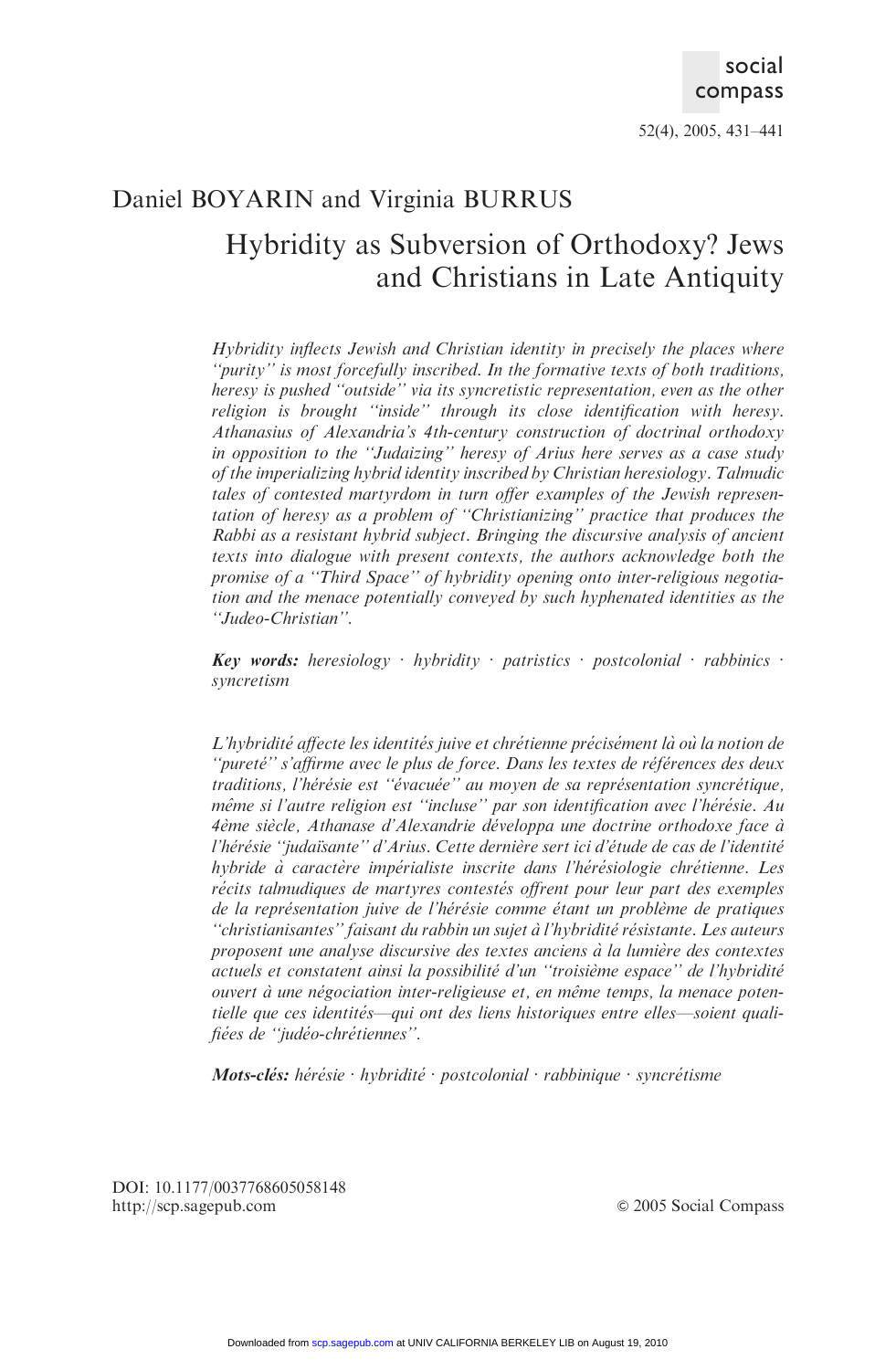Analysis of ancient heresiology suggests that hybridity inflects Jewish and Christian identity in precisely the places where ''purity'' is most forcefully inscribed. In the formative texts of both traditions, heresy is pushed ''outside'' via its syncretistic representation, even as the other religion is brought ''inside'' through its close identification with heresy. The theorizing of internal deviance is thus closely linked to that of religious difference. If the heretic is both here and there, self and other—a hybrid, in Homi Bhabha's terms the same can be said for the other religion. Moreover, the construction of a hybridized ''other'' implicitly puts the purity of orthodox identity into question, as Bhabha's critical analysis of colonial discourse has taught us to expect: ''Colonial specularity, doubly inscribed, does not produce a mirror where the self apprehends itself; it is always the split screen of the self and its doubling, the hybrid'' (Bhabha, 1994: 114). Put somewhat differently: ''The threat from the hybrid is finally uncontainable because it breaks down the symmetry and duality of self/other, inside/outside'' (Bhabha, 1994: 116). Just so, the orthodox subject is ever returned to itself split and doubled by heresy, and thus also by the religious other, as the duality of self/other, inside/outside is broken down.

Athanasius of Alexandria's construction of doctrinal orthodoxy in opposition to the ''Judaizing'' heresy of Arius will here serve as a case study of the hybrid identity inscribed by Christian heresiology. Talmudic tales of contested martyrdom will, in turn, offer examples of the Jewish representation of heresy as a problem of ''Christianizing'' practice that produces the Rabbi as a hybrid subject. Behind this analysis of discourse lies an acknowledgement of the dynamic syncretism in which all varieties of Christianity and Judaism, as well as other religions of the Roman Empire, participated ''in situations of cultures-in-contact'' (King, 2001: 469; see also Frankfurter, 2003). To invoke ''syncretism'' or ''hybridity'' in this context is not, however, to focus attention on conglomerate cultures or identities, contrasted (whether implicitly or explicitly) with the prior or contiguous purities that syncretism itself supposedly disrupts (whether intentionally or unself-consciously). Rather, our aim is to mark the extent to which religious cultures—particularly in contexts of overt pluralism and inequalities of power—are neither static nor autonomous but are always emerging ''at the cutting edge of translation and negotiation, the in-between space'', as Bhabha puts it (1994: 38).

Bhabha, of course, has in mind a contemporary ''postcolonial'' context shaped by modern colonialism and neo-colonialism. Yet Rebecca Lyman has made a strong case for reading the ancient heresiologists through the lens of current postcolonial theory based on political and cultural resonances between (post)modern and (late) ancient contexts (Lyman, 2003a, 2003b). As participants in Roman Hellenism, early Christians join with Jews and pagans in a tensely competitive ''cultural discussion on ancestral origins and the identity of transcendent truth within a plurality of traditions'' in which creative processes of displacement, disassembly, and recombination of prior cultural elements produce a spectrum of hybridized discourses and subjectivities—hybridized less because ''mixed'' than because emerging in a play of mimicry in which imperial claims to oneness of truth and power are both appropriated and disrupted (Lyman, 2003a: 216; cf. Boyarin, 2001). When,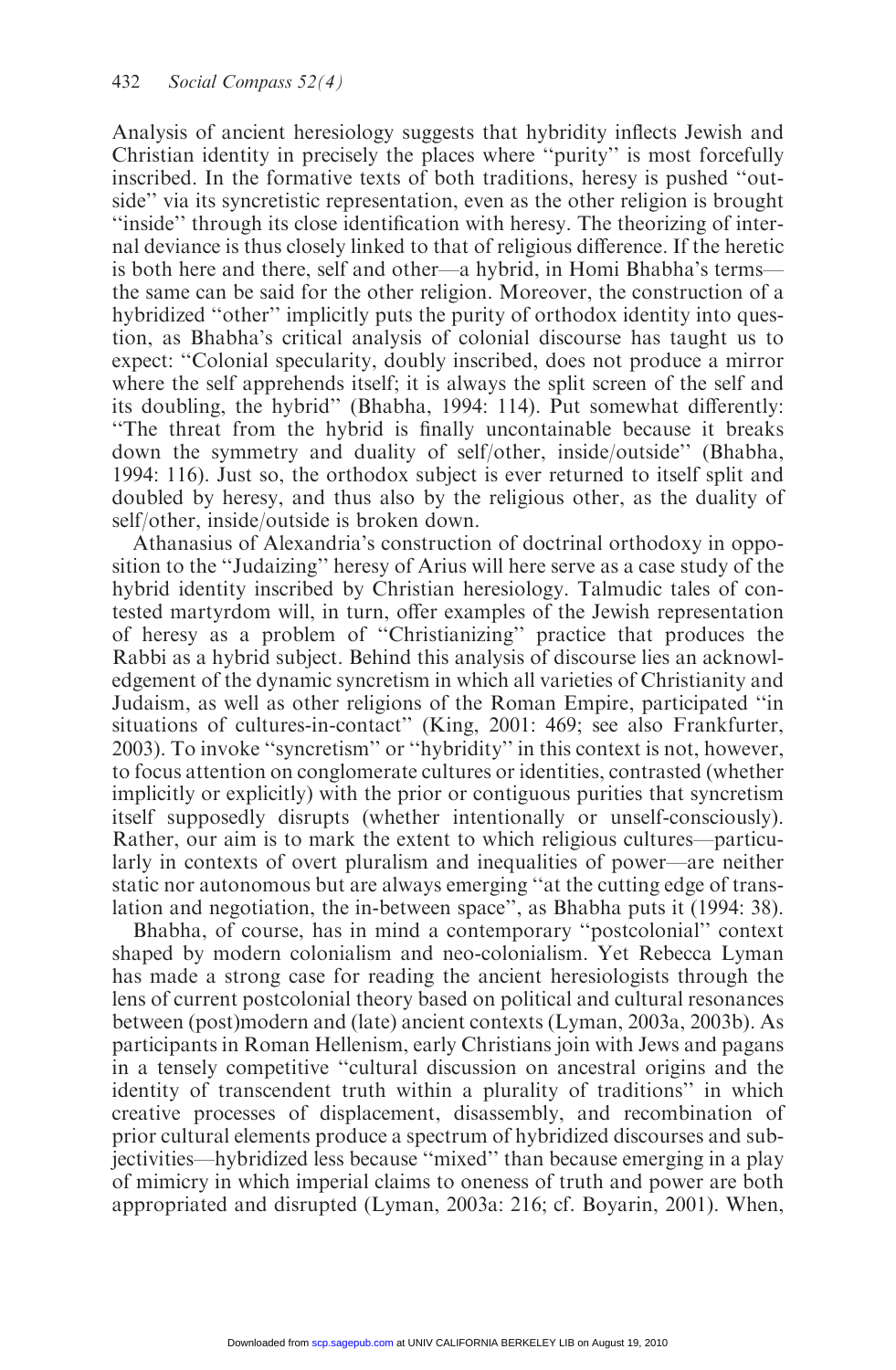in the 4th century AD, Christianity shifts from a ''colonized'' position toward one of political and cultural hegemony, the discourse of heresiology initially forged by earlier Christians as well as Jews in a period of shared persecution comes to be voiced by Christian bishops who collude, however ambivalently, with imperial power. For Judaism, the context also shifts: no longer positioned by Christians as a competing ''heretical'' sect, the Rabbis adapt to their recolonized position as subjects of a Christian empire.

The late Roman Empire witnesses not only the ''triumph'' of Christianity but also the birth of ''religion'' constituted as a ''totalizing''—indeed, an imperializing—discourse (Cameron, 1991: 58; Jacobs, 2004: 23–24). Yet even when conceived as an ''orthodoxy'', religious identity is never pure: all subjects are hybrid, differential, marked by the trace of their others. As Andrew Jacobs points out, ''Christian discourse was henceforth split against itself. Christian writers of Empire are also the writers, in a fashion, of Jewish resistance'' (2004: 14). That resistance, moreover, finds its voice in rabbinic texts that both accept and subvert the interpellation of Judaism as an ''other'' religion within hegemonic Christian discourse (Boyarin, 2004). The cultural heteroglossia that is the byproduct of both imperialism and colonialism thus produces multiple, competing hybrid discourses that navigate between high-pitched demands for a universal truth and deep-seated claims for cultural particularity and superiority. Whether the inevitable hybridization of orthodox discourse—both Christian and Jewish—is ultimately a positive source of subversion or a menacing strategy for annihilating ''otherness'' is a question to which we will return in the conclusion.

#### Judaizing Arians: Athanasian Heresiology

Alexander of Alexandria claims that the Arian Christians ''denounced every pious apostolic doctrine and, just as the Jews do, have organized a gang to fight against Christ'', adding that Arius's teaching resembles that of the archetypal Jewish-Christians Ebion and Artemas, as well as the ''Judaizing'' heresy taught by Paul of Samosata (ep. Alex. 4–5, 35). Alexander's episcopal successor, Athanasius, tirelessly elaborates his master's points in his earliest anti-Arian work, the first Discourse against the Arians. The Arians, declares Athanasius, ''take and eat with Eve'', thus falling into a heresy that, if considered true doctrine, would force one ''to call even Caiaphas a Christian, and to reckon the traitor Judas still among the Apostles, and to say that they who asked for Barabbas instead of the Savior did no evil'' (Ar. 1.1–2). The reference to Caiaphas recurs: ''If then henceforth openly adopting Caiaphas's way, they have determined on judaizing, and are ignorant of the text that verily God shall dwell upon the earth, let them not inquire into the apostolical sayings; for this is not the manner of Jews'' (Ar. 1.13.53). More generalized depictions of the Arians as virtual Jews based on their supposed denial of the divinity of the Son—which renders them doctrinal, if not literal, Christ-killers—are repeated throughout the First Discourse: ''They ought also to deny Christ with the present Jews'' (Ar. 1.8); ''it is a Jewish pretense" (Ar. 1.14); "it is a device of our present judaizers"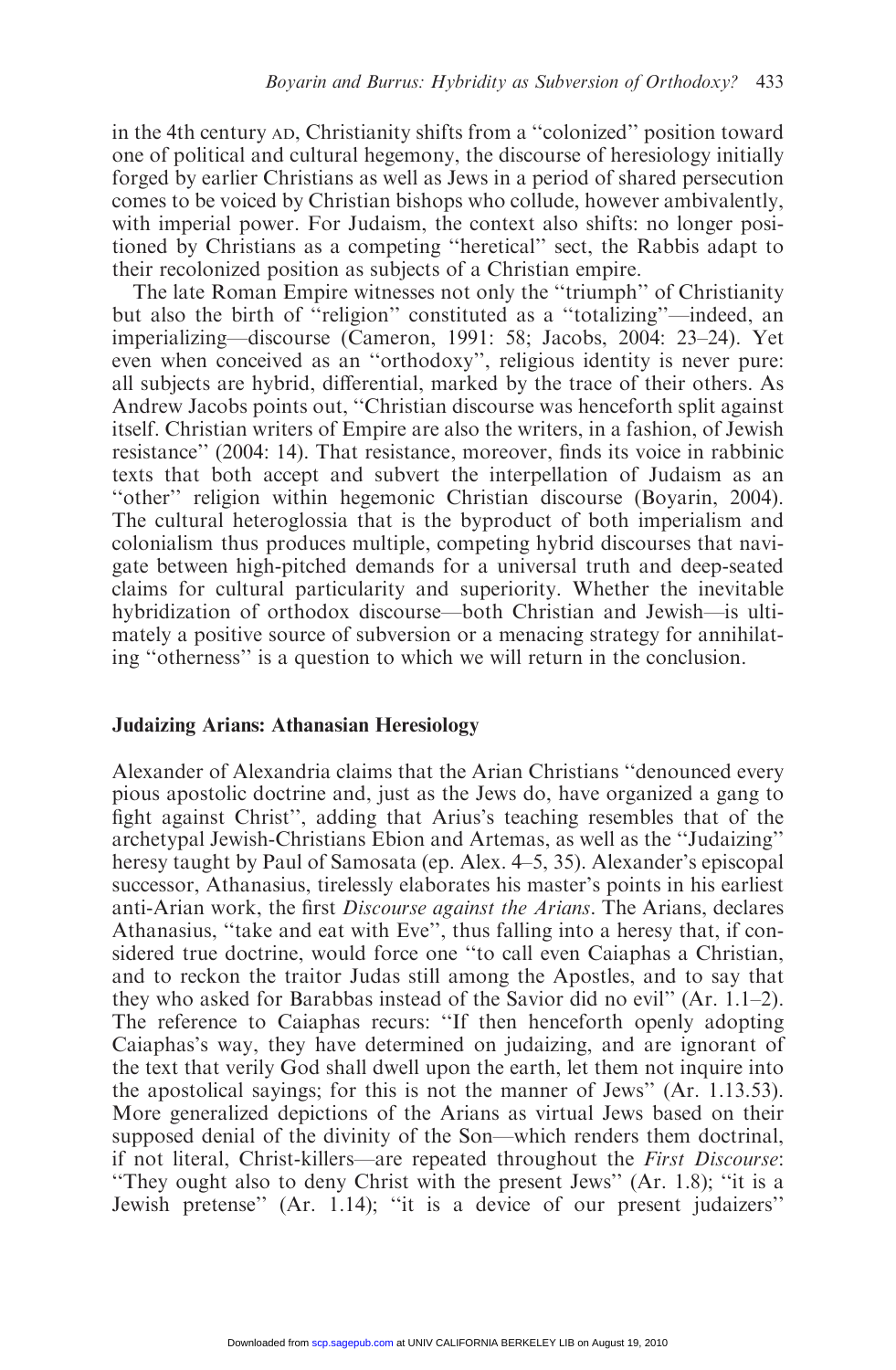(Ar. 1.39). Citing the similarity of the Arians to the ''Judaizing'' Paul of Samosata, Athanasius labels Arian christology a ''sentiment . . . of the Samosatene and of the present Jews'', and queries, ''why then, if they think as Jews, are they not circumcised with them too, instead of pretending Christianity, while they are its foes?" (Ar. 1.38). Overall, Athanasius is less interested in historical succession than in doctrinal or behavioral affinity, as he conflates the teachings of Arius with those of ''the Jews'': his anti-Judaism is less supersessionist than heresiological, and the Arians are most forcefully aligned not with past but with "present Jews". Failure to recognize Jesus as the one prophesied in the Scriptures ''was the lot of the Jews, and is still'' (Ar. 1.54, emphasis added). If Arians are virtual Jews, the Jews are also, like all heretics, Christian apostates.

Athanasius's construction of the Arian heresy as Judaizing serves, of course, as a foil for his construction of Trinitarian orthodoxy: true Christianity is represented as the negation of heresy, even as heresy is represented as a ''denial'' of orthodoxy. As Alain Le Boulluec (1985) points out, a negative image of heresy (as opposed to a representation of sheer alterity in which the other bears no resemblance at all to the self ) is already inseparably bound to the image that it negates, much like that of a photographic image to its "negative". Yet heresiological discourse constructs the relationship of heresy to orthodoxy not simply as one of negation but also, and rather more ambivalently, as one of mimicry (Lyman, 2003b). Thus, Athanasius suggests that heretics skillfully mimic true Christianity, above all by decking their teachings in scriptural dress: the Arian heresy, ''in her craft and cunning, affects to array herself in Scripture language . . . that with the pretense of Christianity, her smooth sophistry (for reason she has none) may deceive men into wrong thoughts of Christ'' (Ar. 1.1). The problem with heresy, then, is that it looks very much like true Christianity. In Bhabha's terms, the heretic is a mimic, ''not quite'' Christian (thus also very nearly Christian), and the consequence of this, it would seem, is that the Christian is ''not quite'' (thus also very nearly) heretical. But what could that mean?

At first glance, the interval of difference marked by ''not-quiteness'' appears to be filled by the figure of ''Judaism''. If the heretic is a Jew/ Christian, the true Christian is . . . simply a Christian. Yet we have already seen that hybridity is something other than a conglomerate identity from which elements can be added or subtracted. To return again to Bhabha's language: the hybrid is produced through ''a discrimination of the mother culture from its bastards, the self and its doubles, where the trace of what is disavowed is not repressed but repeated as something different—a mutation, a hybrid'' (Bhabha, 1994: 111). Thus, Athanasius's charges of ''Judaizing'' represent heresy less as a ''mixed thing'' (as if the ''cultures'' of Christianity and Judaism both pre-existed his discourse and remained intact in the exchange) than as a ''mutation'' of Christianity, a partly failed mimesis, and thus a mimicry that conveys both adulation and mockery. This, in turn, renders the purity and authority of orthodoxy problematic. As the heretic becomes virtually indistinguishable from the orthodox Christian, due to the devious play of mimicry inscribed by orthodox discourse itself, the Christian subject is likewise denied any mirror of simple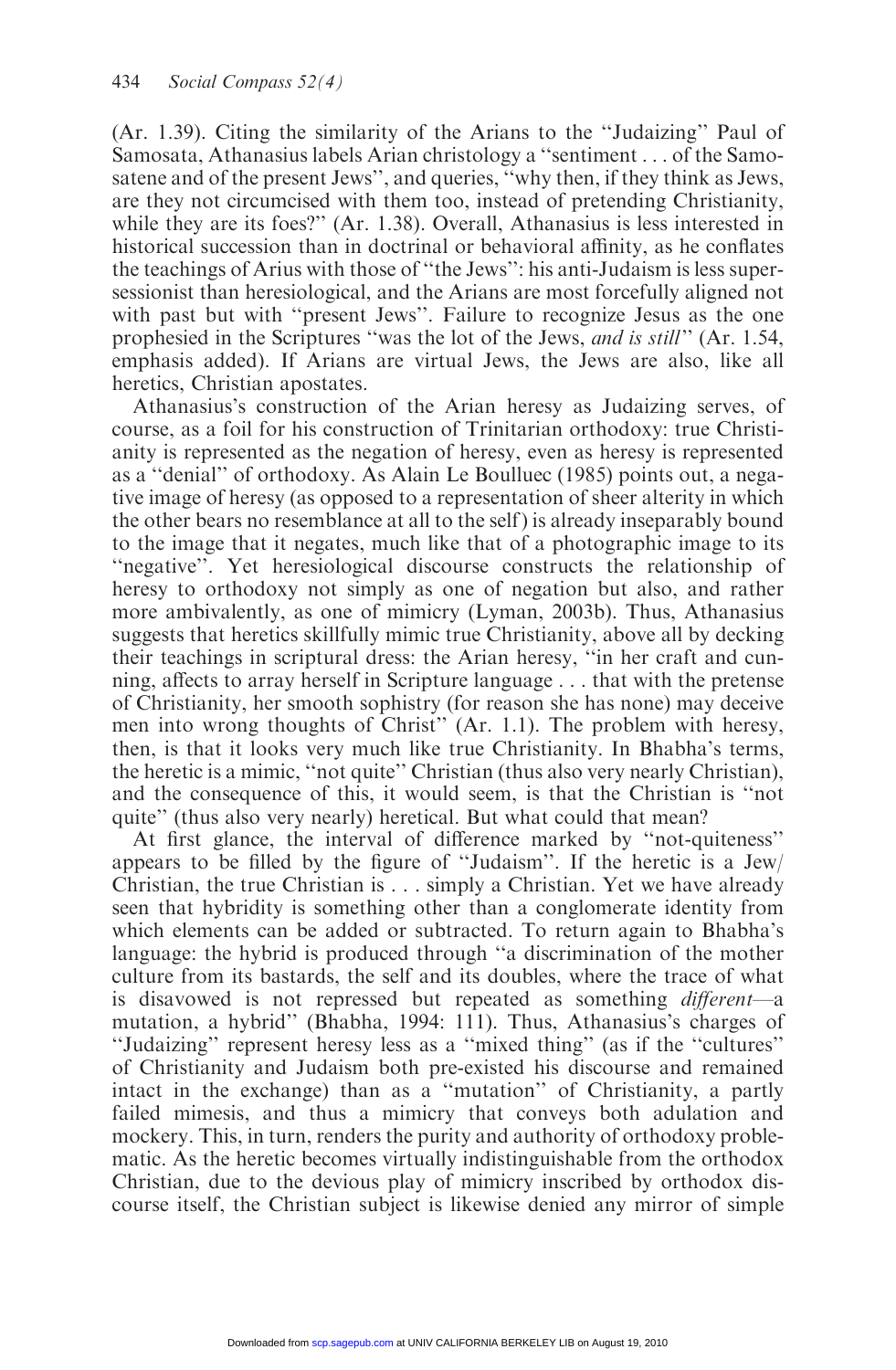''recognition''. S/he too becomes ''a split screen of the self and its doubling, the hybrid''.

Intriguingly, the issue of mimesis is at the heart of Athanasius's theological debate with his Arian opponents. Athanasius aligns himself with the divine Word who is the perfect image of the Father, placing the Arians on the side of stage actors mouthing frivolous and made-up lines—their words, in effect, created out of nothing, mimicking their own claims for what amounts to a pseudo-Son. While he understands that the Son is ever begotten by the one who is ever Father, he complains that the Arians take up his language of Fatherhood and Sonship *mockingly*: "They turn to silly women, and address them in turn in this womanish language; 'hadst thou a son before bearing? now, as thou hadst not, so neither was the Son of God before His generation''' (Ar. 1.22). Athanasius refuses to take part in such wildly inappropriate ''sport and revel'', sternly insisting on the distinction between the Original and its mere copies:

For God does not make man His pattern; but rather we men, for that God is properly, and alone truly, Father of His Son, are also called fathers of our own children; for of Him ''is every fatherhood in heaven and earth named''. (Ar. 1.23)

Behind this assertion lies the distinction between the exact reproduction of the Father (the divine Son) and the inexact mimesis (mimicry?) at work in creation (human ''sons'', begotten of fathers and mothers). The Arians, in their mockery of the favored Athanasian theological terminology of Fatherhood and Sonship, get it all backwards: they imply that the divine begetting imitates mere human generation. For this they themselves will surely ''incur much derision and mockery'' (Ar. 1.23).

As Athanasius is reduced to mimicking the very mockery he attributes to the Arians, his own strident claims to authority are both exposed and subtly destabilized by their very excessiveness. Much, if not all, hinges on whether his absolute view of the revelatory authority of the Scriptures that—according to him—offer unmediated testimony to the unique, originary, and nonmetaphorical Fatherhood of God can bear the weight of such claims, given that this debate is from the start exegetical from the perspective of all involved parties. If motherhood, for the ancients, is the matrix of materiality that introduces difference into animal generation, it is no accident that the Arians (as Athanasius represents them) have appealed to mothers in such a way as to introduce difference into the very generation of Divinity. They have thereby opened up the divine–human mimesis to two-way traffic, while also indirectly acknowledging its inevitable inexactitude—its differential structuring as ''mimicry''—a position consistent with their insistence on the Son's difference from the Father. Can Athanasius effectively block that circulation of mimicry? (Can he expunge the threat of the m/other from his theology?) Or has he (along with his God) become ''a split screen of the self and its doubling'' through his very efforts to assert his own ''originary'' authority? As Bhabha notes, the production of hybridity within colonialist (or in this case ''orthodox'') discourse ''may lead . . . to questions of authority that the authorities—the Bible included—cannot answer . . . The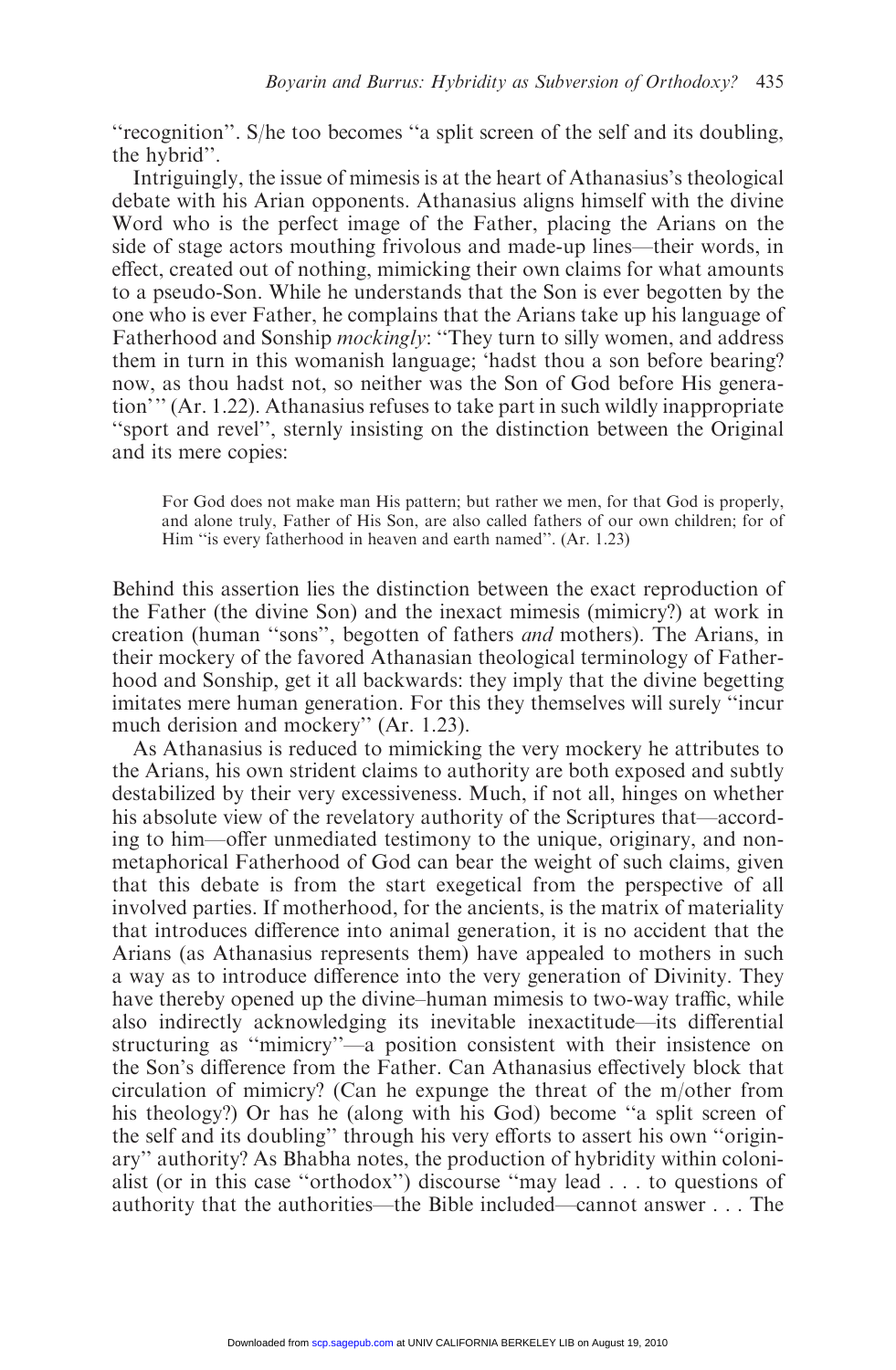display of hybridity—its particular replication—terrorizes authority with the ruse of recognition, its mimicry, its mockery'' (1994: 115). By putting Arian hybridity on display, with its ''ruse'' of recognizing the scriptural authority of language of Fatherhood and Sonship, Athanasius has exposed the contingency and partiality of his own scripturally authorized claims for Christianity.

Judaism is implicated in the hybridization of Athanasian orthodoxy via the centrality of scriptural authority for Athanasius. Athanasius is uncomfortably aware that ''the present Jews'' also study ''the Law and the Prophets'' and thus he must reiterate his opening point that ''the devil, the author of heresies, because of the ill favor which attaches to heresies, borrows Scripture language, as a cloak wherewith to sow the ground with his own poison also, and to seduce the simple''. Those who read the Scriptures and still deny Christ are like the Jews: ''til now they understand nothing, but are walking in darkness'' (Ar. 1.8). The scripturalism of the Arians brings Athanasius face to face with the monstrous image of Christians who (like the Jews) read the Scriptures but still ''vomit forth'' false teachings (Ar. 1.10; cf. Ar. 1.36). In their very Judaizing (not despite it), the Arians are near-miss Christians: exegetical practice attracts Judaism to Christianity. Thus, Athanasius's thoroughgoing resort to the authority of the Scriptures particularly in a text in which he has not yet fully developed his theory of the authority of the ''ecumenical'' Nicene Council and its creed—undermines his ability to distance himself from his opponents. Nor, seemingly, is Athanasius inclined to attribute the apostasy of the Jews to the incompleteness of their Scriptures (which would of course distance them from the Arians): his complaint must be rather that the Jews, like the Arians, deliberately misread the text.

Both Jewish and not—almost but not quite Jewish—as a reader of the Scriptures: this, then, is the hybrid Christian subject produced by the Athanasian discourse of orthodoxy. The impulse to subsume difference by converting the colonized ''other'' is inevitably only partly successful, and Christian identity bears in its hybridity the indelible trace of the ''remains of the Jews'', to borrow Andrew Jacobs's (2004) memorable phrase.

#### Christianizing Martyrs: Talmudic Heresiology

Where the Christian colonization of the Jewish Scriptures produces a hybridized Christian subject, the Jewish counter-colonization of martyrdom produces a hybridized rabbinic subject, likewise articulated via heresiology. For the Rabbis, heretics are first and foremost Christianizers. Sometimes they betray their troubling hybridity through an unseemly penchant for martyrdom. Sometimes they are exposed for enacting a mere mimicry of true martyrdom.

Rabbinic literature, as is well known, makes its most significant claims in narrative. In the tale of the proto-martyr Rabbi Akiva, we find an explicit appropriation of Christian martyrology, as Saul Lieberman has persuasively argued (1939–1944: 422; 1974: 230). The mimicking of martyrology is, more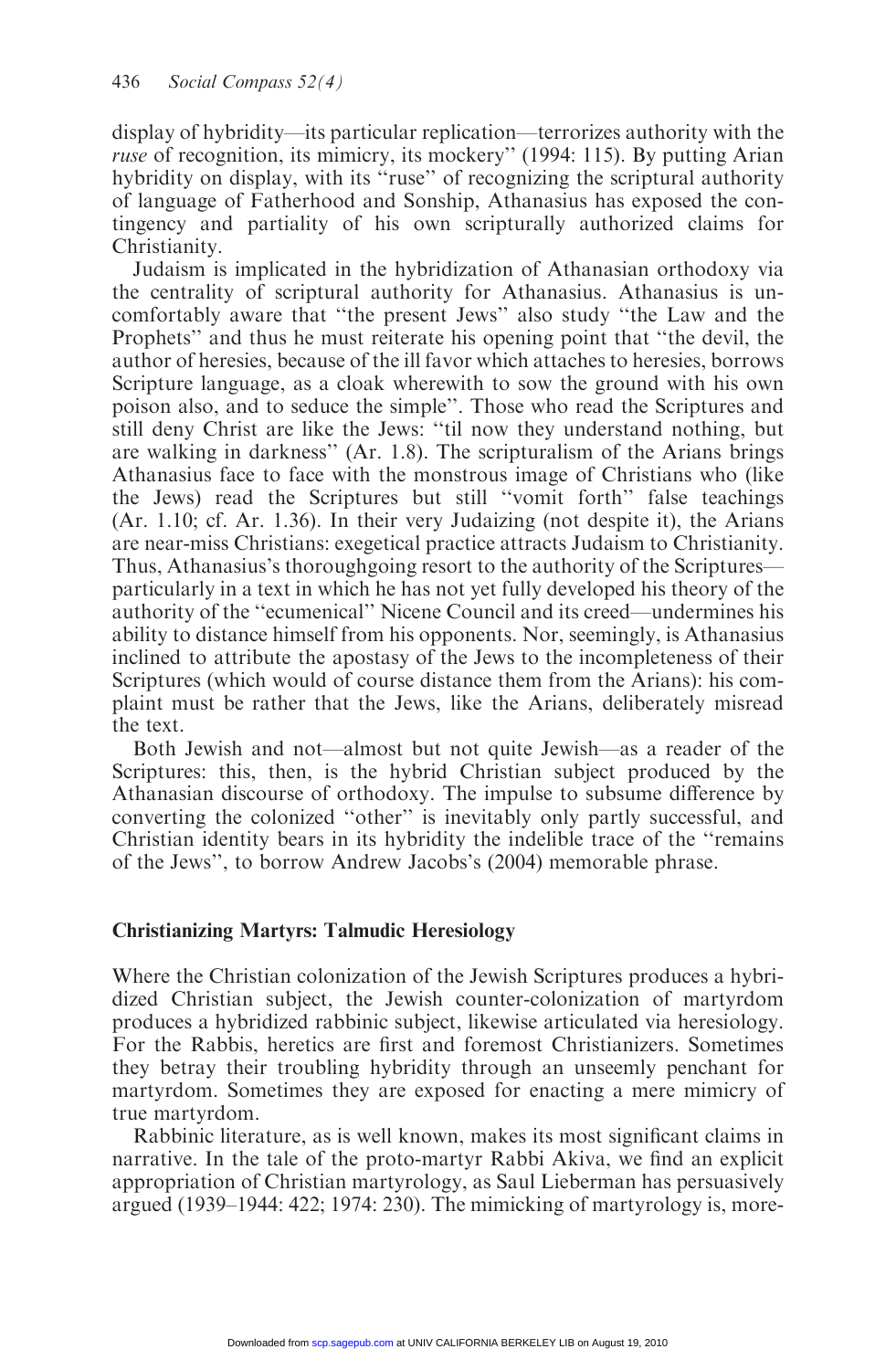over, directed to the service of an anti-Christian heresiology that opens up all of the hybridity of the rabbinic orthodox project. In one story, a highly problematic Jewish figure, Papos ben Yehuda, invites Rabbi Akiva to abandon his study and practice of Torah during a period of imperial persecution. Rabbi Akiva refuses the invitation, producing a parable to support his refusal. In the parable, the Jews are the fish whom certain men (obvious symbols of the empire) wish to catch, and Papos is the fox who tempts them to join him on land, where they will be safe. The fish answer that if they are endangered in their natural habitat, the water, they will be in even greater danger if they abandon that habitat. Indeed, since they are fish, they will surely die on land:

Rabbi Akiva explains, ''with all your soul''—even if he take your soul. Our Rabbis have taught: Once the Evil Empire decreed that that no one should study Torah and anyone who studies Torah would be pierced by the sword. Papos ben Yehuda came and found Rabbi Akiva sitting and teaching and gathering large congregations with a scroll of the Torah in his lap. Papos said to him: ''Are you not afraid of that nation?'' He [Akiva] said to him:

''Are you the Papos ben Yehuda of whom they say that you are a great sage? You are nothing but a fool. I will spin you a parable, to what is the matter similar? To a fox that was walking by the seashore and he saw schools of fish and said to them, 'Why are you gathering?' They said, 'In fear of the nets and weirs that people make to catch us.' He said to them, 'Come up onto the dry land and we'll live together, you and I, just as our ancestors did.' They said, 'Are you the fox of whom they say that you are the most cunning among animals? You are nothing but a dolt! If here in the place of our life it is so [that we are endangered], if we go up to the land which is the place of our death, how much more and how much more so?' And so you. If now that we are studying Torah of which it is said: 'It is your life and the length of your days', it is so with us [that we are endangered], were we to refrain from it, how much more and how much more so?''

The application of the parable follows in the form of the continuation of the story. Both the ''fish'' and the ''fox'' end up being hunted and caught by the ''men''. The fox, however, now confesses to the fish that he is in worse shape than they, for his death is meaningless, while theirs is momentous:

It is said that not many days passed before they arrested Rabbi Akiva and bound him in prison and they arrested Papos also and bound him with him. Said Rabbi Akiva to him, ''Papos. Why have you been brought here?'' Papos said to him, ''Happy are you, Rabbi Akiva, who has been arrested for the words of Torah. Woe to Papos, the son of Yehuda, who has been arrested for *superstitiones*!" (Babylonian Talmud Berkahot 61b, according to Oxford Opp. Add. Fol. 23)

We have here the typical elements of a rabbinic martyr story—a sage's provocation by public teaching despite the forbidding on pain of death of such activity by the Evil Empire, and the opposition and astonishment of another sage at such strange behavior.

An instructive parallel is found in the story of the death of Rabbi Hanina ben Teradion in which it is also said that the Sage was ''sitting and teaching and gathering large congregations with a scroll of the Torah in his lap'':

Our [ancient] Rabbis have taught: When Rabbi Yose the son of Kisma became ill, Rabbi Hanina the son of Teradion went to visit him. He said to him: "Hanina, my brother, Don't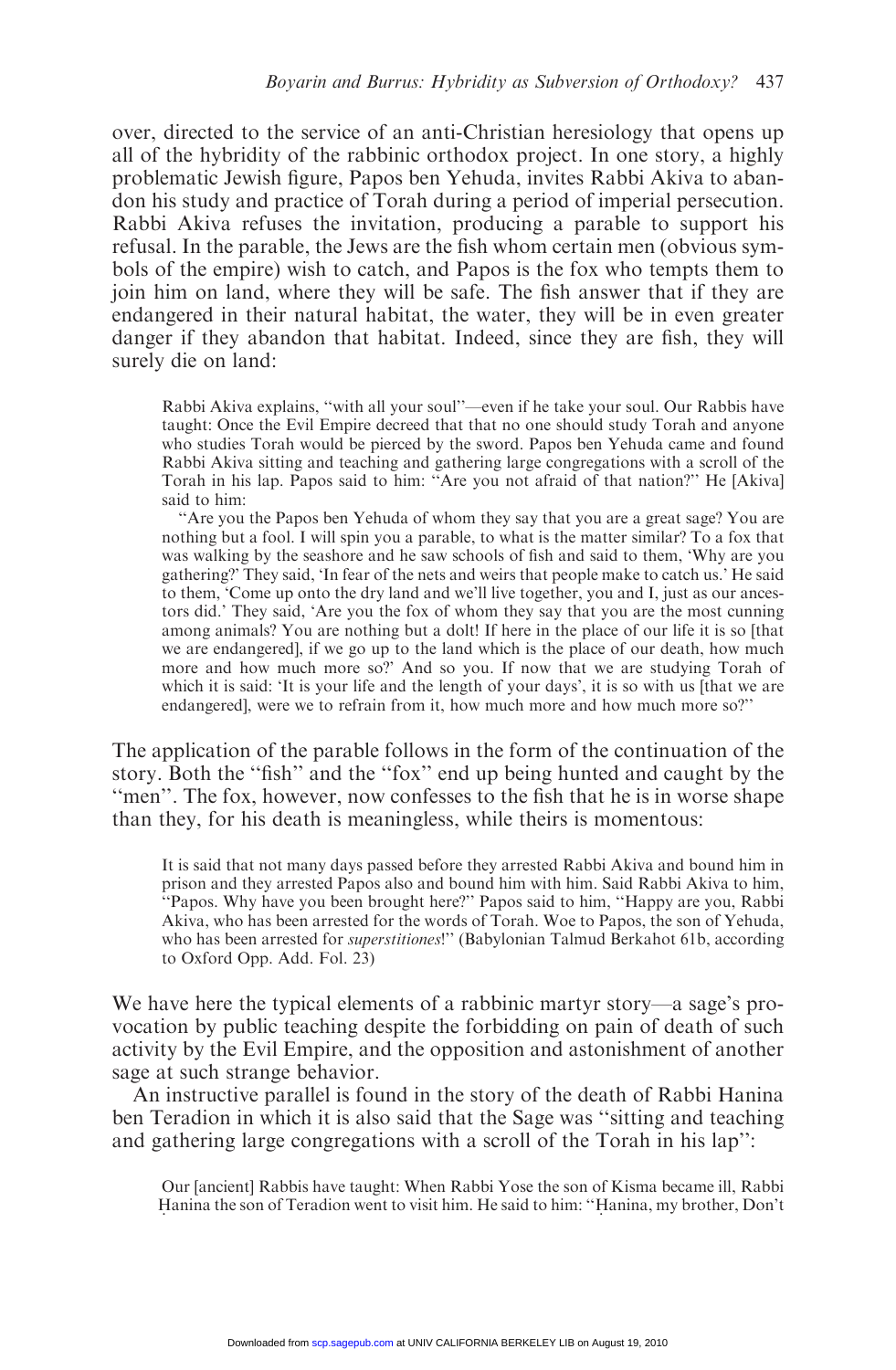you know that this nation was set to rule over us by Heaven, and it has destroyed His house, and burned His temple, and killed His saints, and destroyed His goodly things, and still it exists, and I have heard that you gather crowds together in public, with a Scroll of the Torah in your lap, and you sit and teach!'' He [Hanina] said to him, . ''From Heaven they will have mercy.'' He [Yose] said to him, ''I say logical things to you, and you answer me: 'From Heaven they will have mercy!' I will be surprised if they do not burn you and the Scroll of the Torah with you.'' (Avoda Zara 17b)

Rabbi Hanina is subsequently brought before the judge and asked: ''Why did you engage in Torah?'' He replies: ''For thus the Lord my God has commanded me!'' Consequently, he is sentenced to be burned to death.

At first glance, it might appear that Rabbi Hanina's story is being pre- . sented as an unequivocal argument for martyrdom, much as the story of Rabbi Akiva certainly is. The text, however, disables such an interpretation by citing the conversation between Rabbi Hanina and Rabbi Yose ben . Kisma, in which the latter is highly critical of the provocative behavior of his colleague. In sharp contrast to the disreputable Papos, the sceptical interlocutor in Rabbi Akiva's story, Rabbi Yose ben Kisma is a highly honorable figure. Moreover, his argument that martyrdom is illogical owing to the danger that it entails for the individual and the whole community as well as the Torah itself remains in play at the end of the text, for Rabbi Hanina is . indeed burned together with a scroll of the Torah, in fulfillment of Rabbi Yose ben Kisma's admonishing prediction. Thus, where our first story made martyrdom central to a rabbinic orthodoxy resisting imperial authority, our second story suggests that martyrdom is itself a heresy that burns the Torah.

There is hybridity, then, built into the very contrast of these two otherwise closely parallel stories—almost, but not quite, the same. If the narrative of Rabbi Hanina's death demonstrates grave ambivalence toward martyrdom, . the story of the death of Rabbi Akiva exhibits no such ambivalence at all. The mimicry that structures the relation between the two talmudic tales of martyrdom pivots on another structure of mimicry shared by both namely, the mimicry inhering in martyrdom itself. If the story of Rabbi Hanina uncovers in martyrdom an imitation of an implicitly Christian prac- . tice that threatens to render a Jew heretical while also delivering the Jew and the Torah into the hands of the (Christian) empire, the story of Rabbi Akiva suggests that it is the Rabbis who are the true martyrs and the Christianizing heretics mere mimics. In both cases, in other words, the ''heretic'' is a mimic martyr and also a mimic Christian. Where the two tales differ is in their positioning of the orthodox subject vis-a`-vis the heretical martyr. At this point we might note the resonance between Rabbi Akiva's parable and the Christian figure of the apostles as fishers of men (Mark 1:17; Luke 5:10; nexus suggested by Galit Hasan-Rokem). Papos, the Christianlike ''fox'', proposes to the persecuted Jewish fish that they would be safe on land with him, out of the sea of Torah. Akiva protests that even outside of Torah the fish are likely to be caught and killed, and, in the meantime, they have abandoned that which guarantees them life eternal. The rabbinic text places final confirmation of this view in the mouth of the ''Christian'' fisher of men who confesses ''Blessed art thou, Rabbi Akiva, for you have been arrested for the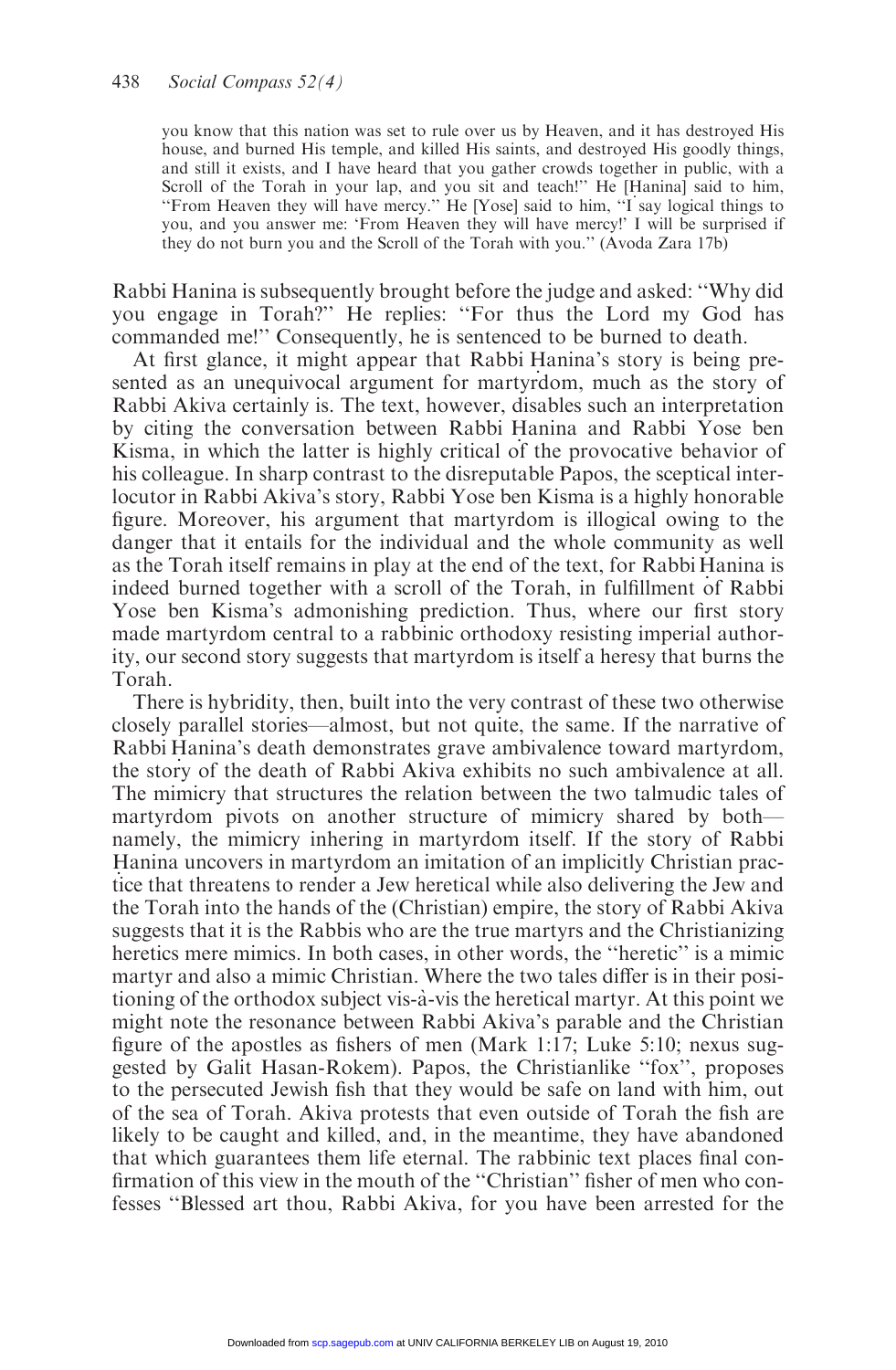words of Torah. Woe to Papos, who has been arrested for superstitio'' (devarim betelim, the common name in the Talmud for the crime of Christians in Roman eyes.) We are not, of course, claiming that Papos was really a Christian, any more than Arius was really a Jew; rather our conjecture is that the late Babylonian tradition represented him as a Christianizer. (Elsewhere in the Talmud he is even identified as Joseph the father of Jesus [Shabbat 104b, only in mss.].) Such discursive production of Christianizing heretics projects outward a threatening hybridity harbored within, much as the Athanasian representation of Judaizing does.

If the problem for Athanasius is that Jews and Judaizing heretics imitate orthodox Christianity, above all by quoting the Scriptures, for the Rabbis who told the story of Rabbi Akiva and Papos, the Christianizing heretic, the doubled and deeply paradoxical moment of ''orthodox'' hybridity is likewise situated in the Jews' mimicry of Christians—but it is the Jewish mimicry that is now positioned as authentic, while the originary status of Christians is reframed as a poor imitation. Appropriation, then, is no longer assimilation but subversion, as talmudic hybridity opens a discursive space where the ''remains of the Jews'' talk back.

#### Rereading Heresiology, Negotiating Religious Difference

The discourse of orthodoxy performs ongoing transactions between hybrid subjects—Christian and Jew—at the ever-emergent borderlines of religious cultures, thereby potentially unraveling its own claims to a cultural supremacy based on originality and purity. As Bhabha suggests:

The ''true'' is always marked and informed by the ambivalence of the process of emergence itself, the productivity of meanings that construct counter-knowledges in medias res, in the very act of agonism, within the terms of a negotiation (rather than a negation) of oppositional and antagonistic elements. (1994: 22)

To expose the inherent ambivalence of agonistic negotiation—the transient historicity as well as the always-contested status of (religious) cultures—is less to relativize truth claims than to inaugurate new political possibilities. In the passage through what Bhabha calls a ''Third Space'' of translation and negotiation, an ''inter religious'' culture may be discovered, ''based not on the exoticism of multiculturalism or the diversity of cultures, but on the inscription and articulation of culture's  $hybridity$ <sup>"</sup>. "And by exploring this Third Space'', concludes Bhabha, ''we may elude the politics of polarity and emerge as the others of our selves'' (1994: 38–39). Focusing on the action taking place at the boundaries of even the most stridently exclusive inscriptions of identity, this critical analysis of late ancient Jewish and Christian discourses attempts to make such a ''Third Space'' visible—and possibly even habitable.

Yet at the same time we must acknowledge the potential menace of hybridity itself, which can all too easily be turned toward imperialist ends. As the example ''Judaeo-Christianity'' reminds us, hybridity not only can continue to ''colonize'' the other but can also serve the purposes of inscribing a virtual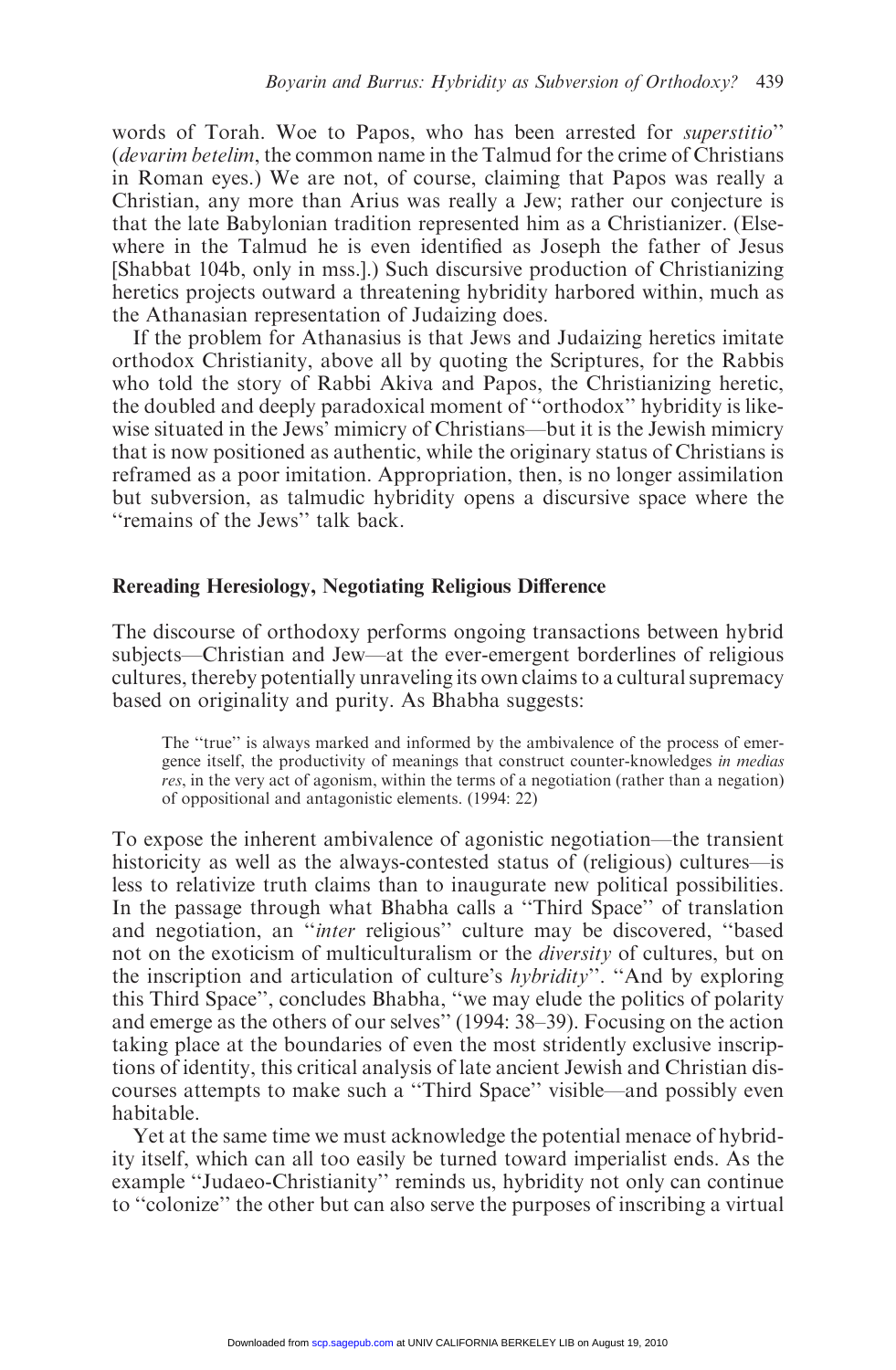oneness (not quite one, but close enough) in opposition to a purely externalized other with whom there can be no effective negotiation. In our current political moment, any productive mobilization of consciously hybridized identities must refuse the limit to negotiation. One starting point would be to carry this history of discourse a step further in order to surface the operations of hybridity that give rise to the ambivalent and agonistic negotiation of identities not only of Jews and Christians but of Jews, Christians, and Muslims.

#### **REFERENCES**

Bhabha, Homi K. (1994) The Location of Culture. London: Routledge.

- Boyarin, Daniel (2001) ''Justin Martyr Invents Judaism'', Church History 70(3 September): 427–461.
- Boyarin, Daniel (2004) ''The Christian Invention of Judaism: The Theodosian Empire and the Rabbinic Refusal of Religion'', Representations 85: 21–57.
- Cameron, Averil (1991) Christianity and the Rhetoric of Empire: The Development of Christian Discourse. Berkeley and Los Angeles: University of California Press.
- Frankfurter, David (2003) ''Syncretism and the Holy Man in Late Antique Egypt'', Journal of Early Christian Studies 11(3): 339–385.
- Jacobs, Andrew S. (2004) Remains of the Jews, the Holy Land and Christian Empire in Late Antiquity: Divinations. Stanford, CA: Stanford University Press.
- King, Karen L. (2001) ''The Politics of Syncretism and the Problem of Defining Gnosticism'', Historical ReflectionsReflexions Historiques 27(3).
- Le Boulluec, Alain (1985) La Notion d'hérésie dans la littérature grecque IIe–IIIe siècles. Paris: Etudes Augustiniennes.
- Lieberman, Saul (1939–1944) ''The Martyrs of Caesarea'', Annuaire de l'institut de philologie et d'histoire orientales et slaves VII: 395–446.
- Lieberman, Saul (1974) ''On Persecution of the Jewish Religion'', in Salo Wittmayer Baron Jubilee Volume: Hebrew Section, pp. 213–245. Jerusalem: American Academy for Jewish Research. In Hebrew.
- Lyman, J. Rebecca (2003a) ''Hellenism and Heresy'', Journal of Early Christian Studies 11(2): 209–222.
- Lyman, J. Rebecca (2003b) ''The Politics of Passing: Justin Martyr's Conversion as a Problem of 'Hellenization''', in A. Grafton and K. Mills (eds) Conversion in Late Antiquity and the Early Middle Ages: Seeing and Believing, pp. 36–60. Rochester, NY: University of Rochester Press.

Virginia BURRUS, Professor of Early Church History at Drew University, NJ, received her BA in Classical Civilization from Yale College, and her MA and PhD in History of Christianity from the Graduate Theological Union. Her research interests in the field of ancient Christianity include: gender, sexuality, and the body; martyrdom and asceticism; literary practice and theory; constructions of orthodoxy and heresy; histories of theology and historical theologies. She is the author of The Making of a Heretic: Gender and Authority in the Priscillianist Controversy (University of California Press, 1995); ''Begotten, Not Made'': Conceiving Manhood in Late Antiquity (Stanford University Press, 2000); and The Sex Lives of Saints: An Erotics of Ancient Hagio